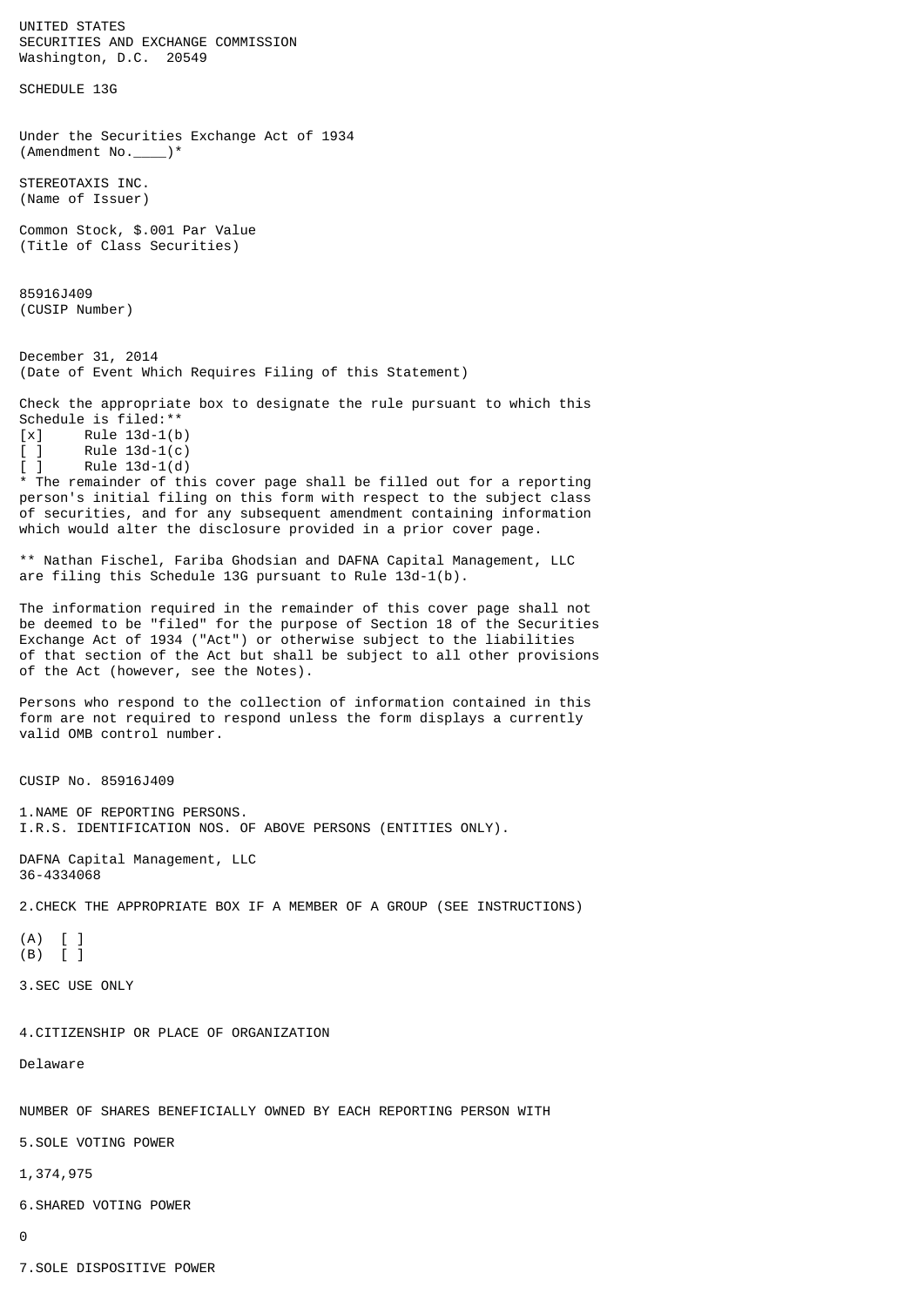1,374,975 8.SHARED DISPOSITIVE POWER  $\Omega$ 9.AGGREGATE AMOUNT BENEFICIALLY OWNED BY EACH REPORTING PERSON 1,374,975 10.CHECK IF THE AGGREGATE AMOUNT IN ROW (9) EXCLUDES CERTAIN SHARES (SEE INSTRUCTIONS) 11.PERCENT OF CLASS REPRESENTED BY AMOUNT IN ROW (9) 6.72% 12.TYPE OF REPORTING PERSON (SEE INSTRUCTIONS) IA CUSIP No. 85916J409 1.NAME OF REPORTING PERSONS. I.R.S. IDENTIFICATION NOS. OF ABOVE PERSONS (ENTITIES ONLY). Nathan Fischel 2.CHECK THE APPROPRIATE BOX IF A MEMBER OF A GROUP (SEE INSTRUCTIONS) (A) [ ] (B) [ ] 3.SEC USE ONLY 4.CITIZENSHIP OR PLACE OF ORGANIZATION Austria citizen (U.S. permanent resident) NUMBER OF SHARES BENEFICIALLY OWNED BY EACH REPORTING PERSON WITH 5.SOLE VOTING POWER 1,374,975 6.SHARED VOTING POWER  $\Omega$ 7.SOLE DISPOSITIVE POWER 1,374,975 8.SHARED DISPOSITIVE POWER  $\Omega$ 9.AGGREGATE AMOUNT BENEFICIALLY OWNED BY EACH REPORTING PERSON 1,374,975 10.CHECK IF THE AGGREGATE AMOUNT IN ROW (9) EXCLUDES CERTAIN SHARES (SEE INSTRUCTIONS) 11.PERCENT OF CLASS REPRESENTED BY AMOUNT IN ROW (9) 6.72% 12.TYPE OF REPORTING PERSON (SEE INSTRUCTIONS) IN, HC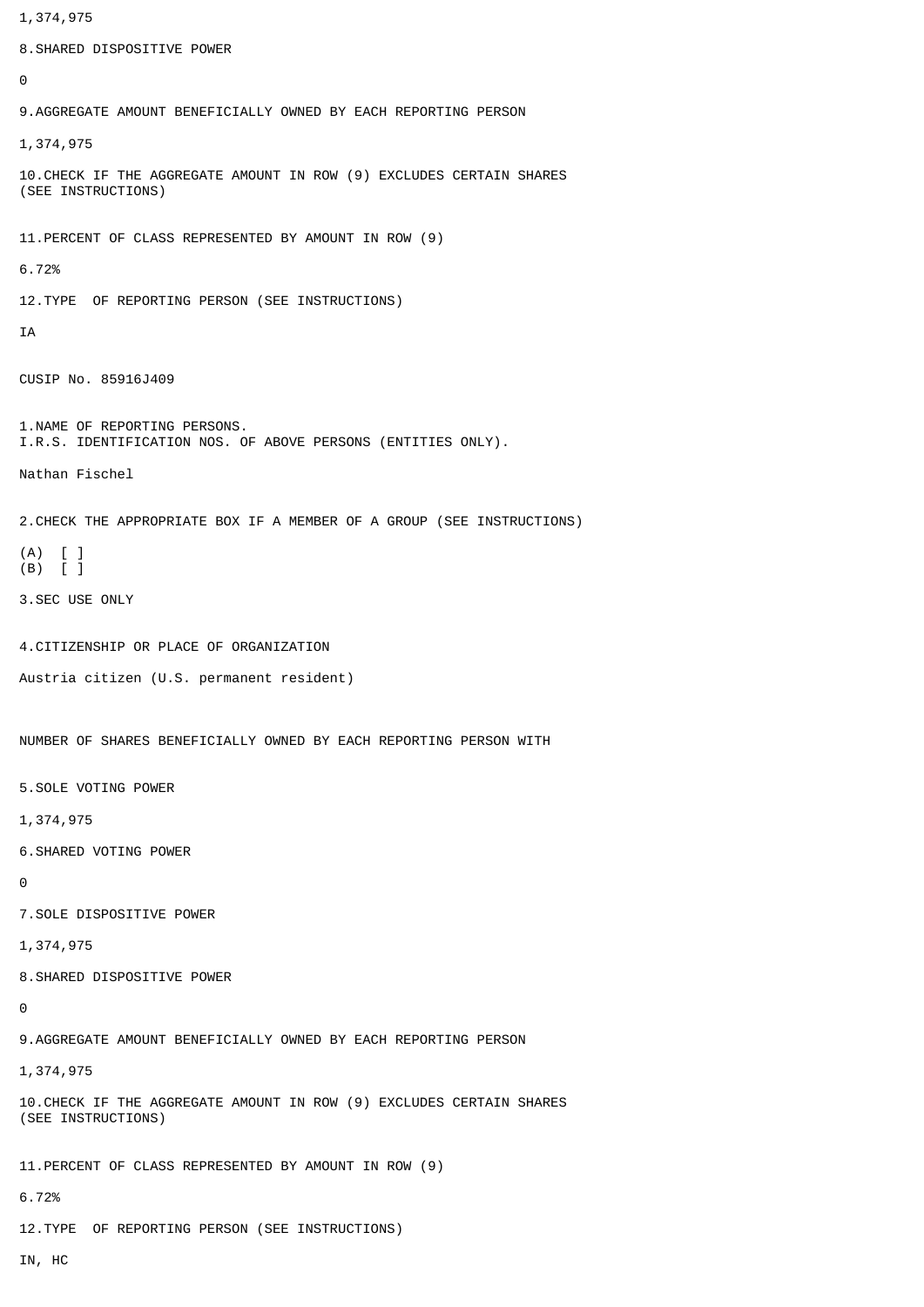CUSIP No. 85916J409 1.NAME OF REPORTING PERSONS. I.R.S. IDENTIFICATION NOS. OF ABOVE PERSONS (ENTITIES ONLY). Fariba Ghodsian 2.CHECK THE APPROPRIATE BOX IF A MEMBER OF A GROUP (SEE INSTRUCTIONS) (A) [ ] (B) [ ] 3.SEC USE ONLY 4.CITIZENSHIP OR PLACE OF ORGANIZATION United States of America NUMBER OF SHARES BENEFICIALLY OWNED BY EACH REPORTING PERSON WITH 5.SOLE VOTING POWER 1,374,975 6.SHARED VOTING POWER  $\Omega$ 7.SOLE DISPOSITIVE POWER 1,374,975 8.SHARED DISPOSITIVE POWER  $\boldsymbol{\Theta}$ 9.AGGREGATE AMOUNT BENEFICIALLY OWNED BY EACH REPORTING PERSON 1,374,975 10.CHECK IF THE AGGREGATE AMOUNT IN ROW (9) EXCLUDES CERTAIN SHARES (SEE INSTRUCTIONS) 11.PERCENT OF CLASS REPRESENTED BY AMOUNT IN ROW (9) 6.72% 12.TYPE OF REPORTING PERSON (SEE INSTRUCTIONS) IN, HC Item 1. (a) Name of Issuer Stereotaxis, Inc. (b) Address of Issuer's Principal Executive Offices 4320 Forest Park Avenue, Suite 100, St. Louis, Missouri 63108 Item 2. (a) Name of Person Filing This Schedule 13G is being filed on behalf of DAFNA Capital Management, LLC, Nathan Fischel and Fariba Ghodsian (each, a "Reporting Person"). (b) Address of Principal Business office or, if None, Residence For each Reporting Person, 10990 Wilshire Boulevard, Suite 1400 Los Angeles, CA 90024 (c) Citizenship DAFNA Capital Management, LLC is a Delaware limited liability company. Dr. Fischel is a citizen of Austria and a U.S. permanent resident. Dr. Ghodsian is a citizen of the United States. (d) Title of Class of Securities Common Stock (e) CUSIP Number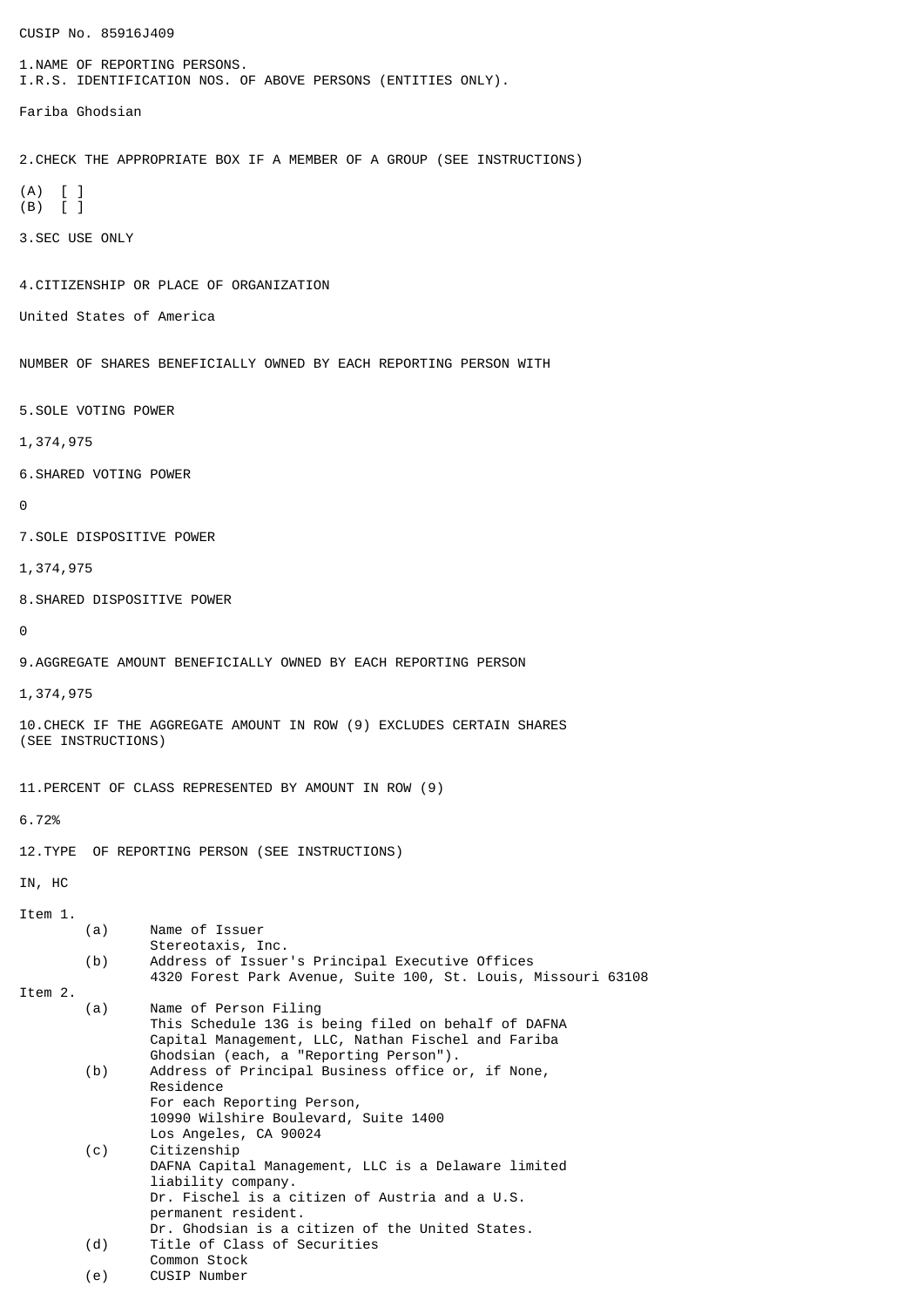## 85916J409

Item 3. If this statement is filed pursuant to ss. 240.13d-1(b), or 240.13d-2(b) or (c), check whether the person filing is a: (a) [ ] Broker or dealer registered under section 15 of the Act (15 U.S.C. 78c). (b)  $\lceil$   $\rceil$  Bank as defined in section 3(a)(6) of the Act (15 U.S.C. 78c). (c)  $\lceil$   $\rceil$  Insurance company as defined in section 3(a)(19) of the Act (15 U.S.C. 78c). (d) [ ] Investment company registered under section 8 of the Investment Company Act (15 U.S.C. 80a-8). (e) [x] An investment adviser in accordance with ss. 240.13d-1(b)(1)(ii)(E).\* (f) [ ] An employee benefit plan or endowment fund in accordance with ss. 240.13d-1(b)(ii)(F). (g) [x] A parent holding company or control person in accordance with ss. 240.13d-1(b)(1)(ii)(G).\*\* (h) [ ] A savings association as defined in Section 3(b) of the Federal Deposit Insurance Act (12 U.S.C. 1813). (i)  $\lceil$   $\rceil$  A church plan that is excluded from the definition of an investment company under section 3(c)(14) of the Investment Company Act of 1940 (15 U.S.C. 80a 3). (j)  $[ ]$  Group in accordance with ss. 240.13d-1(b)(ii)(J). \* DAFNA Capital Management, LLC is an investment adviser in accordance with ss. 240.13d-1(b)(1)(ii)(E). \*\* Drs. Fischel and Ghodsian are control persons of DAFNA Capital Management, LLC in accordance with ss. 240.13d-1(b)(1)(ii)(G). Item 4. Ownership For each Reporting Person: (a) Amount beneficially owned: 1,374,975 (the "Shares") (b) Percent of class: 6.72%\* (c) Number of shares to which the Reporting Person has: (i) Sole power to vote or to direct the vote: 1,374,975 (ii) Shared power to direct the vote: 0 (iii) Sole power to dispose or to direct the disposition of: 1,374,975 (iv) Shared power to dispose or to direct the disposition  $of: 0$ \*The ownership percentage is calculated based on 20,465,997 shares of Common Stock outstanding as of September 30, 2014, as reported in the issuer's most recent Quarterly Report on Form 10-Q for the quarterly period ended September 30, 2014, as filed with the Securities and Exchange Commission on November 6, 2014. Item 5. Ownership of Five Percent or Less of a Class. If this statement is being filed to report the fact that as of the date hereof the reporting person has ceased to be the beneficial owner of more than five percent of the class securities, check the following [ ] Item 6. Ownership of More than Five Percent on Behalf of Another Person. DAFNA Capital Management, LLC, in its capacity as investment adviser to DAFNA LifeScience, L.P., DAFNA LifeScience Market Neutral, L.P., and DAFNA LifeScience Select, L.P. (collectively, the "Funds"), may be deemed to be the beneficial owner of the Shares owned by the Funds, as in its capacity as investment adviser it has the power to dispose, direct the disposition of, and vote the shares of the issuer owned by the Funds.

> Nathan Fischel is a part-owner of DAFNA Capital Management, LLC and CEO. As a controlling person of DAFNA Capital Management, LLC, he may be deemed to beneficially own the Shares of the issuer owned by the Funds.

Fariba Ghodsian is a part-owner of DAFNA Capital Management, LLC and Chief Investment Officer. As a controlling person of DAFNA Capital Management, LLC, she may be deemed to beneficially own the Shares of the issuer owned by the Funds.

Pursuant to Rule 13d-4, Drs. Fischel and Ghodsian disclaim beneficial ownership of the securities owned by the Funds.

Item 7. Identification and Classification of the Subsidiary Which Acquired the Security Being Reported on By the Parent Holding Company.